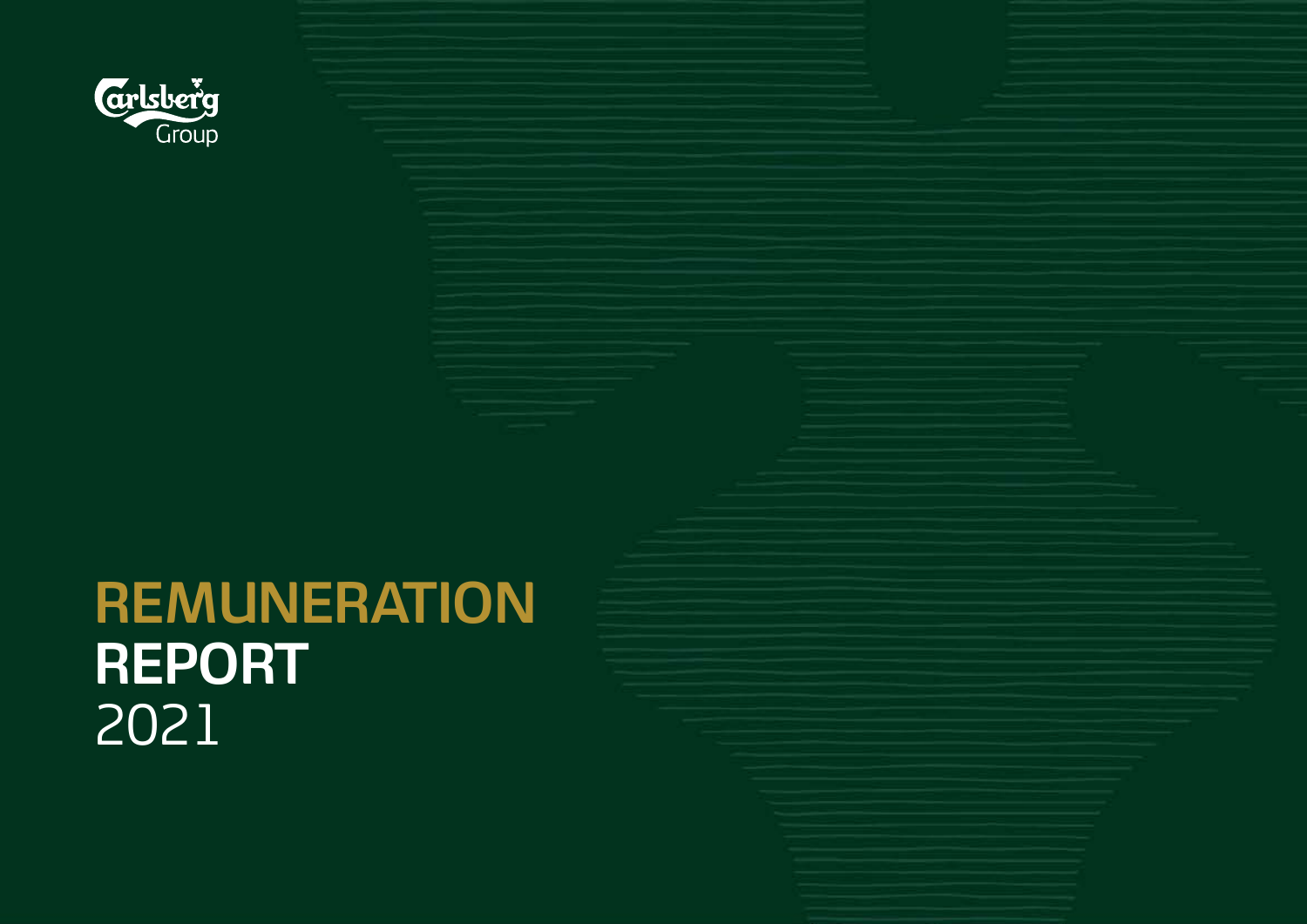### **CARLSBERG GROUP**

## REMUNERATION REPORT

## **XX**

**The fundamentals of our business continue to be strong, and we're looking forward to the next stage of our strategic journey.**

Richard Burrows Chair of the Remuneration Committee

**The Carlsberg Group's Remuneration Policy balances our short-term and long-term performance, taking into consideration our business strategy, our purpose of brewing for a better today and tomorrow, and our aim to deliver value for shareholders.** 

2021 was a strong year for the Carlsberg Group despite the continued challenges posed by COVID-19. As was the case in 2020, our main focus remained the health

and wellbeing of our people and at the same time ensuring the health of our business.

Performance against our key financial metrics was strong, and ongoing cost mitigation efforts continue to enable us to reinvest in marketing spend and other growthfocused activities.

In 2021, the Supervisory Board increased the weighting of Environmental, Social and Governance (ESG) performance in the annual bonus plan to 20%, with the focus being to deliver against our Together Towards ZERO targets and build a more diverse and inclusive workplace.

Accordingly, annual incentive payments to the Executive Board recognise this performance and the strong delivery of our annual business plan against the tough external trading environment.

Longer term, in the three-year period ending in 2021, the business fundamentals and results continued to be very strong. Total shareholder return was above the upper quartile against the peer group. ROIC and earnings per share developed strongly, even with significant headwinds in 2020.

The variable remuneration of the Executive Board for 2021 reflects the strong performance of the key business metrics, including the share price, which were above or around pre-COVID levels despite the continued very difficult operating environment.

The remuneration outlined in this report complies in full with the Carlsberg Group's approved Remuneration Policy.

#### **LOOKING AHEAD**

As of 2022, our focus will shift beyond SAIL'22 onto the next phase of our strategic journey: SAIL'27. The Supervisory Board will continue to review incentive arrangements to ensure that our plans support the short- and long-term strategic vision of the Carlsberg Group.

In particular, the Board will continue to focus on the ever-increasing ambition of the Company in regard to ESG. Accordingly, the Remuneration Committee has agreed to make ESG a standing item on the Committee's agenda and will review whether it would be appropriate to also include ESG in the long-term incentive from 2023, which will be the first effective year of SAIL'27.

#### **Group performance**

| 2021     | 2020    | 2019     | 2018     | 2017    |
|----------|---------|----------|----------|---------|
| $+7.4%$  | $-3.8%$ | $+0.1%$  | $+4.8%$  | $-2%$   |
| $+10.0%$ | $-8.4%$ | $+3.2%$  | $+6.5%$  | $+1%$   |
| $+12.5%$ | $-3.1%$ | $+10.5%$ | $+11.0%$ | $+8.4%$ |
| 16.3%    | 16.6%   | 15.9%    | 14.9%    | 14.6%   |
| 8.876    | 5.057   | 9.962    | 6.156    | 8.680   |
| 10.3%    | 8.9%    | 8.8%     | 8.1%     | 6.9%    |
|          |         |          |          |         |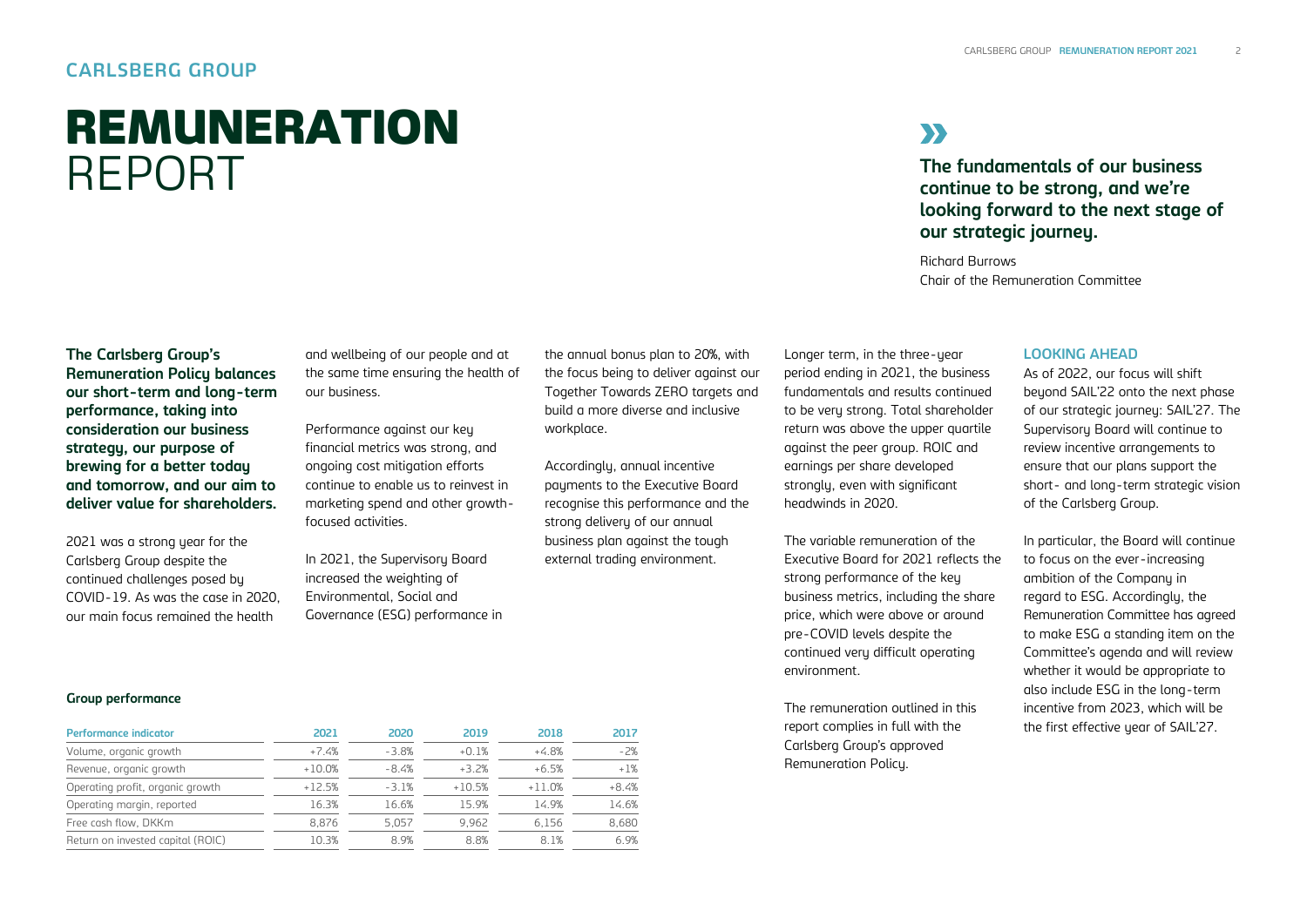## REMUNERATION COMMITTEE

The Carlsberg Group's remuneration approach is set out in the [Remuneration Policy.](https://www.carlsberggroup.com/media/36692/remuneration-policy_2020.pdf) It is designed to enable recruitment and retention of individuals with the expertise and ability required to run a growing international company, and to do so in a way that drives our business success and rewards executives when shareholders are rewarded. Levels of fixed remuneration are set based on individuals' experience and contribution, and in the context of the external market.

While we do not seek to adhere rigidly to market benchmarks, we monitor and take into account pay

#### levels and incentive opportunities in the principal markets from which we recruit: our European brewing and spirits peers, the consumer goods sector, as well as companies across industry sectors in the Nordic region.

Many of our investors – including our majority shareholder – are long term holders of our shares. We want our executives to share our shareholders' perspective and believe remuneration should align their interests accordingly. The balance between the short -term remuneration package and long -term share -based pay and shareholding requirements strengthens this alignment.

The Remuneration Committee did not propose any changes to the pay

structure in 202 1 and confirms that there were no deviations from the Remuneration Policy in 202 1.

The Company's ful[l Remuneration](https://www.carlsberggroup.com/media/36692/remuneration-policy_2020.pdf)  [Policy](https://www.carlsberggroup.com/media/36692/remuneration-policy_2020.pdf) for the Supervisory Board and Executive Board as well as guidelines for incentive programmes as approved at the Annual General Meeting on 16 March 2020 are available on the Company's website.

#### **MAIN ACTIVITIES IN 202 1**

In 202 1, the main activities of the Remuneration Committee were:

- Preparing the 2020 Remuneration Report in line with new reporting standards under the EU Shareholder Rights Directive.
- Increasing the weighting of ESG in the short -term incentive plan from 202 1 onwards as well as considering inclusion in the long term incentive .
- Amending the peer group for total shareholder return to better align with our most direct industru peers (see page 7 for full peer group).
- Reviewing the approach to target setting for, and ongoing performance against , STI and LTI plans in light of the uncertain business environment .
- Considering the incentive arrangements in light of the developing future business strategy.

## THE COMMITTEE 'S RESPONSIBILITIES

The Carlsberg Group's Remuneration Committee is responsible for the Remuneration Policy (including the general guidelines for incentive programmes) for all members of the Supervisory Board and the Executive Board, for making proposals on changes to the Remuneration Policy, and for obtaining the approval of the Supervisory Board prior to seeking shareholders ' approval at the Annual General Meeting.

The Committee is responsible for making proposals to the Supervisory Board on the actual structure and content of the remuneration packages of members of the Supervisory Board and the Executive Board, in accordance with the policy approved by the shareholders.

The Committee advises the Supervisory Board on any major changes to the policy on senior employee remuneration structures for the Group, including for the Executive Committee. The Committee' s Terms of Reference, which govern how it operates, are approved by the Supervisory Board and are available on the Company's website .

#### **Remuneration Committee meetings**

| <b>Committee member</b>           | ٠<br><b>Committee meetings attended</b> |
|-----------------------------------|-----------------------------------------|
| Richard Burrows (Chair)           | ******                                  |
| Magdi Batato <sup>1</sup>         | ******                                  |
| Domitille Doat-Le Bigot1          | ******                                  |
| Søren-Peter Fuchs Olesen          | ******                                  |
| Henrik Poulsen <sup>1</sup>       | ******                                  |
| Flemming Besenbacher <sup>2</sup> | ******                                  |

<sup>1</sup> Independent. <sup>2</sup> Not a member of the Committee; attends meetings in his capacity as Chair of the Supervisory Board.

Attended meeting.  $\blacktriangledown$  Not a Committee member at the time.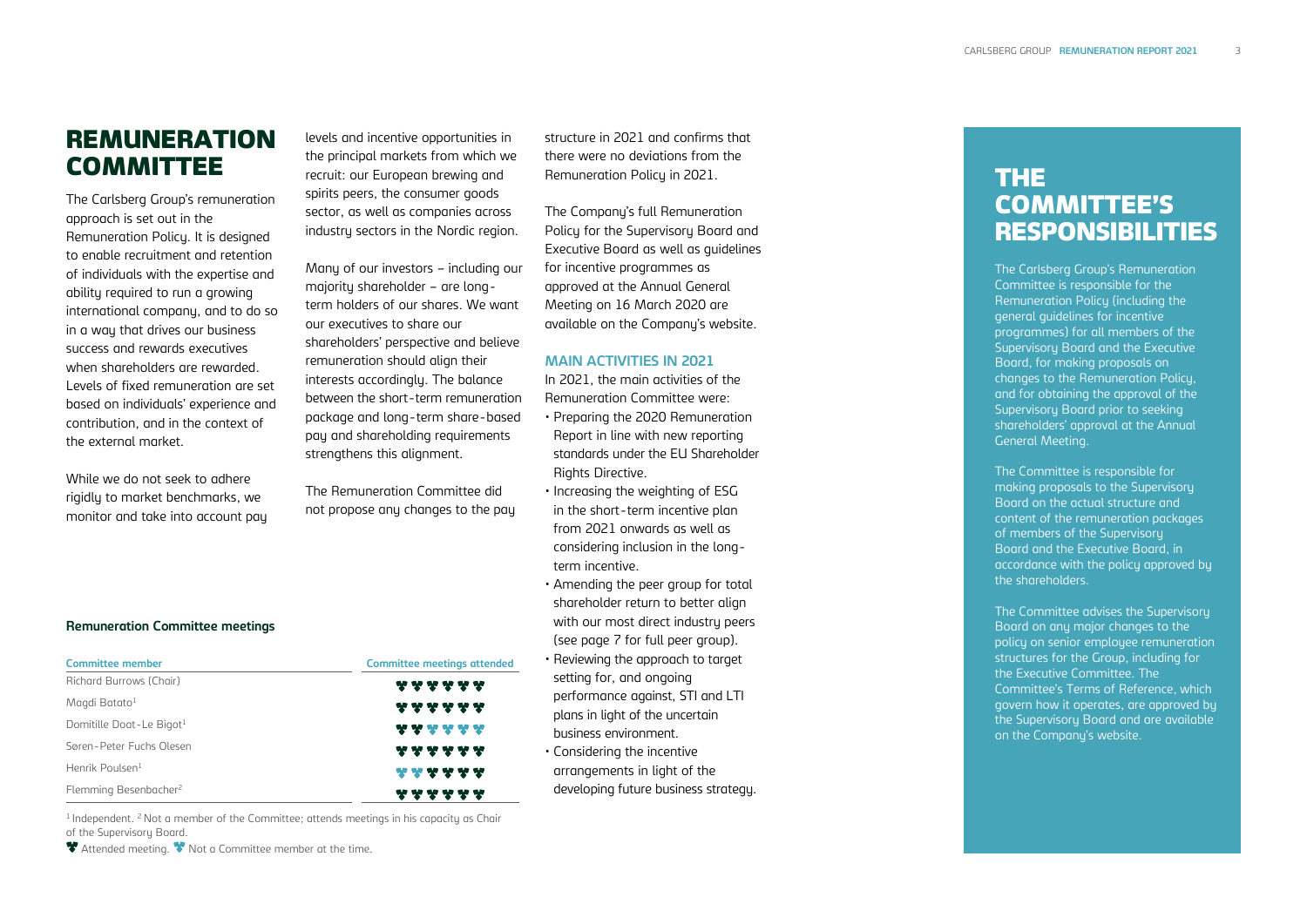## **REMUNERATION** OF THE **SUPERVISORY** BOARD

The members of the Supervisory Board of Carlsberg A/S are remunerated for duties performed in the Company.

The remuneration of the Supervisory Board consists of a fixed annual base fee. The Chair receives a single fee of four-and-a-half times the base fee and no additional fees for any committee work.

The fees are reviewed, but not necessarily increased, each year, taking into account market practice with reference to an international peer group, as well as the need to

attract and retain high-calibre individuals.

Members of the Supervisory Board are not included in share incentive programmes, retirement benefit plans or other benefit plans.

#### **REMUNERATION IN 2021**

The remuneration of the Supervisory Board for 2021 was approved by the Annual General Meeting on 15 March 2021.

The fees for members of the Supervisory Board for the financial year 2021 and additional fees are shown in the table on page 5.

#### **BOARD SHAREHOLDINGS**

The number of shares in Carlsberg A/S held by Supervisory Board members, including holdings of related parties, is shown in the table below.

No member of the Supervisory Board owns shares or bonds in any of the subsidiaries or associates of Carlsberg A/S.

#### **Supervisory Board remuneration**

|                                                | <b>Base fee</b><br>(DKK | <b>Additional fee</b><br>(as % of base) |
|------------------------------------------------|-------------------------|-----------------------------------------|
|                                                | thousand)               | fee)                                    |
| All Supervisory Board members                  | 412                     |                                         |
| Chair of the Supervisory Board                 |                         | 350%                                    |
| Deputy Chair of the Supervisory Board          |                         | 50%                                     |
| Chair of the Audit Committee                   |                         | 113%                                    |
| Chair of the Remuneration Committee and of the |                         |                                         |
| Nomination Committee                           |                         | 50%                                     |
| Member of board committee (per committee)      |                         | 38%                                     |

#### **Supervisory Board committee membership**

|                               | <b>Audit</b> | <b>Nomination</b> | <b>Remuneration</b> |
|-------------------------------|--------------|-------------------|---------------------|
| Flemming Besenbacher (Chair)  |              | Chair             |                     |
| Henrik Poulsen (Deputy Chair) | Member       | Member            | Member              |
| Carl Bache                    |              | Member            |                     |
| Magdi Batato                  | Member       |                   | Member              |
| Lilian Fossum Biner           | Chair        |                   |                     |
| <b>Richard Burrows</b>        | Member       | Member            | Chair               |
| Lars Fruergaard Jørgensen     |              | Member            |                     |
| Søren-Peter Fuchs Olesen      |              |                   | Member              |

#### **Supervisory Board members' holdings of shares in Carlsberg A/S**

|                             |                 |                          |                          |                          | <b>Number</b>            | <b>DKK</b> million       |
|-----------------------------|-----------------|--------------------------|--------------------------|--------------------------|--------------------------|--------------------------|
|                             |                 | 1 Jan. 2021              | <b>Additions</b>         | <b>Sold</b>              | 31 Dec. 2021             | <b>Market value</b>      |
| Flemming Besenbacher        | <b>B</b> shares | 1,850                    | 200                      |                          | 2,050                    | 2.32                     |
| Henrik Poulsen <sup>1</sup> | <b>B</b> shares | ٠                        | 3,056                    |                          | 3,056                    | 3.45                     |
| Hans Andersen               | <b>B</b> shares |                          | ٠                        | $\sim$                   |                          |                          |
| Carl Bache                  | <b>B</b> shares | ٠                        | $\sim$                   | $\sim$                   |                          |                          |
| Magdi Batato                | <b>B</b> shares | 101                      | 100                      | ٠                        | 201                      | 0.23                     |
| Lilian Fossum Biner         | <b>B</b> shares | 250                      | ٠                        |                          | 250                      | 0.28                     |
| <b>Richard Burrows</b>      | <b>B</b> shares | 2,040                    | $\sim$                   |                          | 2,040                    | 2.30                     |
| Eva Vilstrup Decker         | <b>B</b> shares | 68                       | $\sim$                   | $\sim$                   | 68                       | 0.08                     |
| Lars Fruergaard Jørgensen   | <b>B</b> shares | 152                      |                          | $\sim$                   | 152                      | 0.17                     |
| Finn Lok                    | <b>B</b> shares | $\sim$                   | $\sim$                   | $\sim$                   | $\sim$                   | $\overline{\phantom{a}}$ |
| Erik Lund                   | <b>B</b> shares | 54                       |                          |                          | 54                       | 0.06                     |
| Søren-Peter Fuchs Olesen    | <b>B</b> shares | 652                      |                          |                          | 652                      | 0.74                     |
| Peter Petersen              | <b>B</b> shares | ٠                        | $\sim$                   | $\sim$                   | $\overline{\phantom{a}}$ |                          |
| Majken Schultz              | <b>B</b> shares | $\overline{\phantom{a}}$ | $\overline{\phantom{a}}$ | $\overline{\phantom{a}}$ |                          |                          |
| Lars Stemmerik              | B shares        |                          |                          |                          |                          |                          |
| Total                       |                 | 5,168                    | 3,356                    |                          | 8,524                    | 9.63                     |

<sup>1</sup> Shareholding acquired prior to joining the Supervisory Board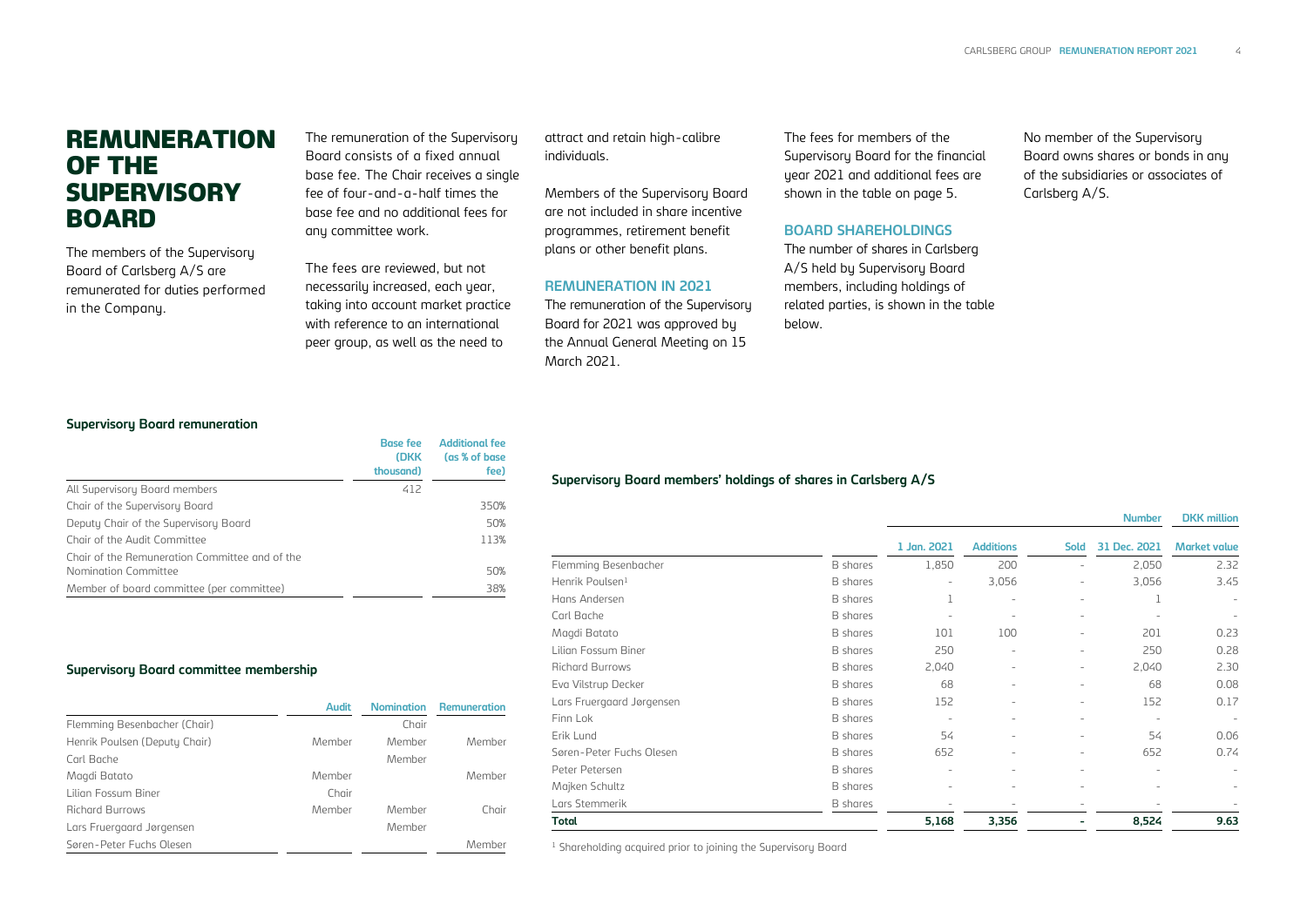#### **CHANGES IN SUPERVISORY BOARD REMUNERATION**

In 2021, the remuneration of Lars Fruergaard Jørgensen decreased by DKK 0.25m as he stepped down as Deputy Chair and from the Audit Committee during 2021.

Henrik Poulsen joined the Supervisory Board during 2021.

#### **Remuneration of the Supervisory Board**

|                                  | 2021            |                   |                  |                          |      |                          |                          |               |        |                          |        |
|----------------------------------|-----------------|-------------------|------------------|--------------------------|------|--------------------------|--------------------------|---------------|--------|--------------------------|--------|
|                                  |                 | <b>Additional</b> |                  |                          |      |                          |                          |               |        |                          |        |
| <b>DKK</b> million               | <b>Base fee</b> | Fee               | <b>Total fee</b> | <b>Change</b>            | 2020 | <b>Change</b>            | 2019                     | <b>Change</b> | 2018   | <b>Change</b>            | 2017   |
| Flemming Besenbacher             | 0.41            | 1.44              | 1.85             | $\overline{\phantom{a}}$ | 1.85 | $\overline{\phantom{a}}$ | 1.85                     |               | 1.85   | $\sim$                   | 1.85   |
| Henrik Poulsen                   | 0.33            | 0.53              | 0.86             | $\sim$                   |      | $\sim$                   | $\overline{\phantom{a}}$ |               | $\sim$ | ÷                        | $\sim$ |
| Hans Andersen                    | 0.41            | $\sim$            | 0.41             | $\overline{\phantom{a}}$ | 0.41 | $\sim$                   | 0.41                     |               | 0.41   | ÷                        | 0.41   |
| Carl Bache                       | 0.41            | 0.16              | 0.57             | $\overline{\phantom{a}}$ | 0.57 | $\overline{\phantom{a}}$ | 0.54                     | 38%           | 0.41   | -                        | 0.41   |
| Magdi Batato                     | 0.41            | 0.32              | 0.73             | $\overline{\phantom{a}}$ | 0.73 | $\sim$                   | 0.69                     | 28%           | 0.46   | ÷.                       |        |
| Lilian Fossum Biner <sup>1</sup> | 0.41            | 0.47              | 0.88             | $\overline{\phantom{m}}$ | 0.82 | 54%                      | 0.45                     | $\sim$        | $\sim$ | $\sim$                   | ٠      |
| <b>Richard Burrows</b>           | 0.41            | 0.52              | 0.93             | $\overline{\phantom{a}}$ | 0.99 | $-25%$                   | 1.15                     | 33%           | 0.90   | 20%                      | 0.77   |
| Eva Vilstrup Decker              | 0.41            | $\sim$            | 0.41             | $\overline{\phantom{a}}$ | 0.41 | $\sim$                   | 0.41                     | $\sim$        | 0.41   | $\overline{\phantom{a}}$ | 0.41   |
| Lars Fruergaard Jørgensen        | 0.41            | 0.23              | 0.64             | $-39%$                   | 0.89 | 20%                      | 0.62                     | $\sim$        | $\sim$ | $\sim$                   | $\sim$ |
| Finn Lok                         | 0.41            | ٠                 | 0.41             | $\overline{\phantom{m}}$ | 0.41 | ٠                        | 0.41                     | $\sim$        | 0.41   | $\overline{\phantom{0}}$ | 0.41   |
| Erik Lund                        | 0.41            | $\sim$            | 0.41             | $\overline{\phantom{m}}$ | 0.41 | $\overline{\phantom{a}}$ | 0.41                     |               | 0.41   | -                        | 0.41   |
| Søren-Peter Fuchs Olesen         | 0.41            | 0.16              | 0.57             | $\overline{\phantom{a}}$ | 0.57 | $\overline{\phantom{a}}$ | 0.54                     | 38%           | 0.41   | ÷                        | 0.41   |
| Peter Petersen                   | 0.41            | ٠                 | 0.41             | $\overline{\phantom{m}}$ | 0.41 | $\sim$                   | 0.41                     | $\sim$        | 0.41   | -                        | 0.41   |
| Majken Schultz                   | 0.41            | $\sim$            | 0.41             | $\overline{\phantom{a}}$ | 0.41 | $\overline{\phantom{a}}$ | 0.33                     |               | $\sim$ | ÷                        | $\sim$ |
| Lars Stemmerik                   | 0.41            |                   | 0.41             | $\overline{\phantom{a}}$ | 0.41 | $\sim$                   | 0.41                     |               | 0.41   | $\sim$                   | 0.41   |
| <b>Total</b>                     | 6.07            | 3.83              | 9.90             | ۰                        | 9.29 |                          | 8.63                     |               | 6.49   | Ξ.                       | 5.90   |
| Remuneration of former           |                 |                   |                  |                          |      |                          |                          |               |        |                          |        |
| members                          | 0.15            |                   | 0.15             |                          | 0.57 |                          | 0.96                     | $-31%$        | 2.86   | 3%                       | 3.68   |
| Total incl. former members       | 6.22            | 3.83              | 10.05            | 2%                       | 9.86 | 6%                       | 9.59                     | -4%           | 9.35   | 7%                       | 9.58   |

Figures shown in the table are the actual amounts paid to Supervisory Board members in each of the past five years. The percentage change indicated is based on annualised figures, meaning only increases attributable to an actual change in fees and/or appointments/departures from committees are represented in the "% change" column.

<sup>1</sup> The company additionally pays mandated employer contributions to Swedish social security for Lilian Fossum Biner, which are not included in this table.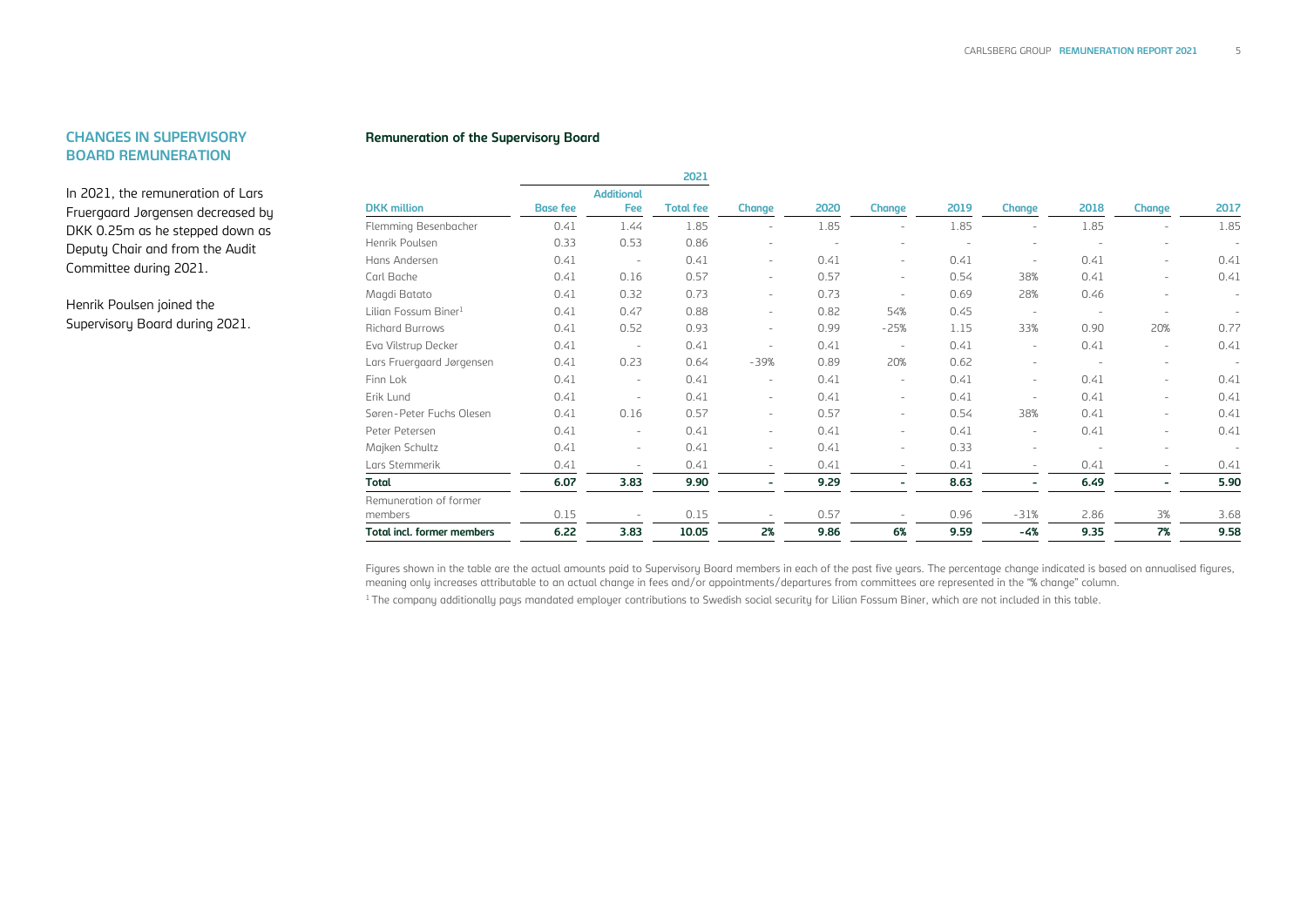### REMUNERATION OF THE **EXECUTIVE** BOARD

Our overall executive remuneration packages are set to align with our ambition, our strategic priorities and our purpose of brewing for a better today and tomorrow.

The [Remuneration Policy](https://www.carlsberggroup.com/media/36692/remuneration-policy_2020.pdf) sets out the principles for executive remuneration, which are outlined in the table below.

### **REMUNERATION OF THE EXECUTIVE BOARD IN 2021**

The remuneration of the Executive Board in 2021 is detailed in the table on page 9.

30% of the CEO's total remuneration was fixed for the year, while 70% was variable. In the case of the CFO, 32% was fixed and 68% was variable.

#### **FIXED SALARY**

The Remuneration Committee reviews fixed salaries for the executive directors annually, taking into account a number of relevant factors, including the individual's performance, role and

responsibilities. The Committee also takes into account levels of remuneration for similar roles at comparable companies in both beverage and FMCG sectors, as well as companies based in the Nordic region across industru sectors.

#### **Fixed salaries in 2021**

Given the ongoing uncertainty, in 2021 the Supervisory Board decided not to make any changes to the fixed annual salary of the Executive Board.

The annual fixed salary paid to Cees 't Hart in 2021 was DKK

12.9m. The annual fixed salaru for Heine Dalsgaard was DKK 7.8m.

Executives make their own provisions for retirement and no additional pension contributions are made on their behalf.

#### **ANNUAL BONUS**

The annual bonus is structured to incentivise the executive directors to deliver on the Group's annual strategic objectives.

Determination of the final bonus is subject to the approval of the Committee and the Supervisory

Board, taking into account overall business performance.

#### **Awarded in 2021**

In 2021, the annual bonus comprised two elements. The first element, accounting for 80% of the bonus, was based on four financial measures: organic revenue growth, organic operating profit, addressable cash flow and a Funding the Journey savings target.

The second element, accounting for 20%, was linked to our ESG programme based on targets around carbon emissions and water

#### **Elements of executive directors' remuneration**

| <b>Element of pay</b>    | <b>Objective</b>                                                                                                                                                                                                          | <b>Award level</b>                                                                                                                                                                                                                                                                                                                  | <b>Performance criteria for 2021</b>                                                                                                                      | <b>Weighting</b>                | <b>Performance period</b>       |
|--------------------------|---------------------------------------------------------------------------------------------------------------------------------------------------------------------------------------------------------------------------|-------------------------------------------------------------------------------------------------------------------------------------------------------------------------------------------------------------------------------------------------------------------------------------------------------------------------------------|-----------------------------------------------------------------------------------------------------------------------------------------------------------|---------------------------------|---------------------------------|
| Fixed salary             | Attract and retain high-performing individuals by<br>reflecting market value of role and executive's skills and<br>experience. Reward day-to-day performance. Set at a<br>level to prevent over-reliance on variable pay. | No performance criteria per se, but the<br>Takes into account the market rate for similar roles in<br>performance of the individual is taken into<br>comparable international companies as well as<br>executive's skills and experience. See Remuneration<br>account when fixed salary levels are reviewed.<br>Policu, section 3.A. |                                                                                                                                                           | N/A                             | Financial year.                 |
| <b>Benefits</b>          | Operate a competitive benefits suite to aid recruitment<br>and retention.                                                                                                                                                 | Perquisites and other benefits corresponding to market<br>practices. See Remuneration Policy, section 3.B.                                                                                                                                                                                                                          | N/A                                                                                                                                                       | N/A                             | N/A                             |
| Pension                  | Executives make their own provision for retirement.                                                                                                                                                                       | N/A. See Remuneration Policy, section 3.B.                                                                                                                                                                                                                                                                                          | N/A                                                                                                                                                       | N/A                             | N/A                             |
| Annual bonus plan        | Drive and reward delivery of short-term business<br>objectives.                                                                                                                                                           | Maximum bonus opportunity is 100% of fixed salary.<br>Bonus opportunity at target is 60% of fixed salary. See<br>Remuneration Policy, section 3.C.                                                                                                                                                                                  | • Organic operating profit<br>• Addressable cash flow<br>• Organic revenue growth<br>• Funding the Journey<br>$\cdot$ ESG                                 | 35%<br>25%<br>10%<br>10%<br>20% | Financial year.                 |
| Long-term incentive plan | Drive and reward delivery of longer-term business<br>objectives. Maximise alignment with shareholder value.                                                                                                               | The maximum level of long-term incentive award<br>granted in 2021 is 255% of fixed salary for the CEO and<br>210% for the CFO, based on the face value of the award<br>at the grant date. See Remuneration Policy, section 3.C.                                                                                                     | • Relative total shareholder return (TSR)<br>• Growth in adjusted EPS at constant currencies<br>• Organic revenue growth<br>• ROIC at constant currencies | 25%<br>25%<br>25%<br>25%        | 3 years with 3-year<br>vesting. |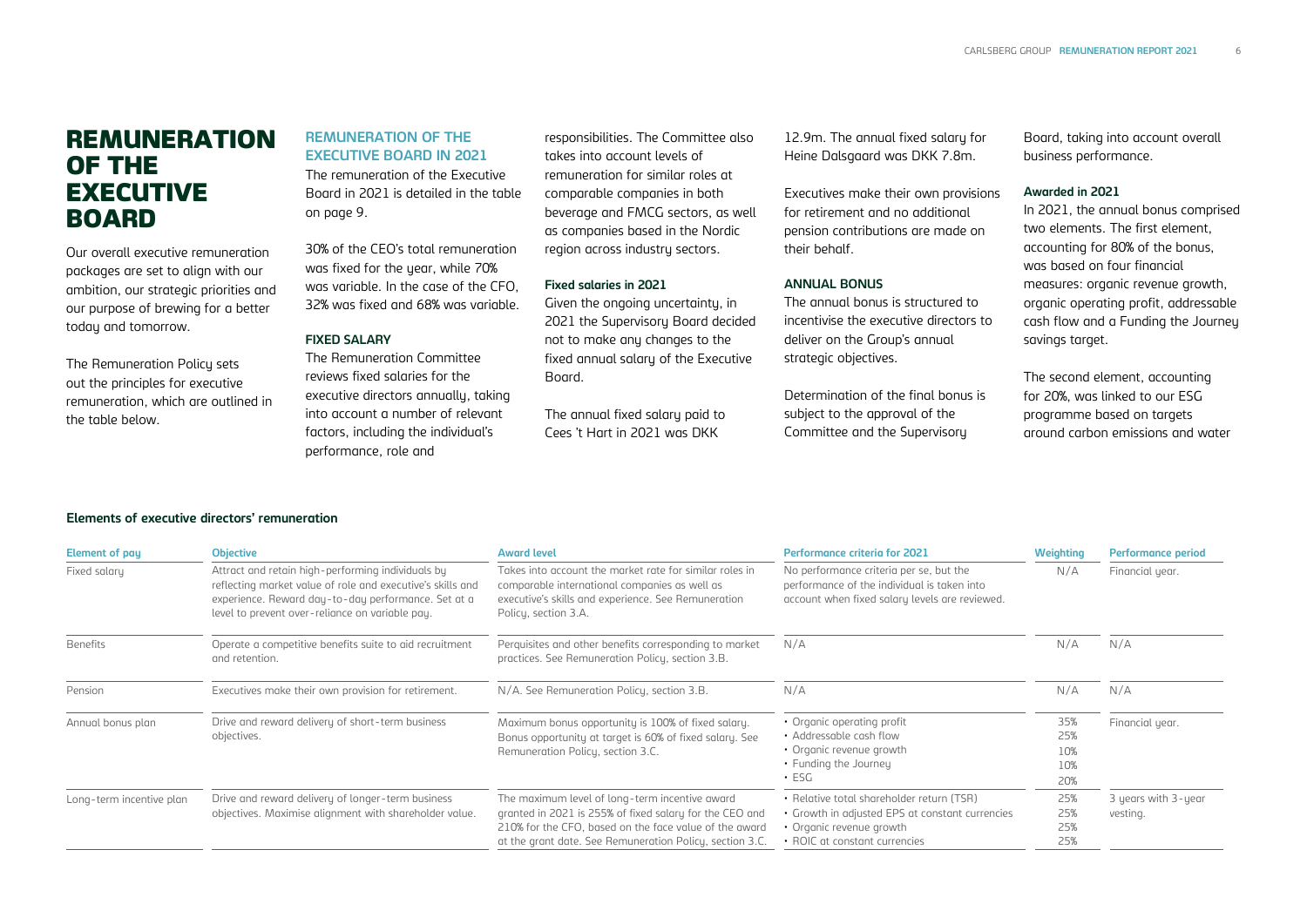usage, development of AFB volumes, and diversity and inclusion.

For the financial year 2021, 100% of the maximum bonus award was payable for performance in 2021 for the CEO and the CFO. This complies with the maximum awards as outlined in the Remuneration Policy.

The Group delivered a strong rebound on both volume and operating profit despite ongoing COVID restrictions. On an organic basis, operating profit and revenue were both ahead of pre-COVID levels. KPI achievement was 100% of maximum on both of these critical KPIs.

The Group maintains a strong focus on protecting its financial position and continues to focus on the Funding the Journey culture. allowing the Group to reinvest in top-line growth and protect cash and liquidity. Thanks to the continued strong financial position, the Group was able to return significant value to shareholders in 2021 in the form of 5% higher dividend per share and share buybacks amounting to DKK 3.6bn.

The KPI achievement for both addressable cash flow and Funding the Journey amounted to 100% of maximum.

The strategic measures (20% of total STI) in 2021 focused entirely on ESG.

#### As detailed in the Group's

Environment, Social & Governance Report, we continued to make good progress towards our ambitious goals for carbon emissions and water, and we are on track to reach our 2022 mid-term targets. The volumes of alcohol-free brews grew by double-digit, supporting consumers in making responsible drinking choices.

Diversity & inclusion was a significant focus in 2021. A Groupwide diversity tracking tool was implemented and unconscious bias training rolled out to the top 350. The Board is satisfied that significant progress was made in this area and that further initiatives will be taken in the coming years to promote diverse and inclusive leadership.

The achievement for the ESG measures amounted to 100% of maximum.

#### **LONG-TERM INCENTIVE ARRANGEMENTS**

The long-term incentives are designed to incentivise the executive directors to deliver the long-term business objectives and to maximise alignment with shareholder value and financial sustainability.

We use a performance share scheme based on four metrics to measure the success of our strategic priorities, including our ability to drive revenue and earnings growth through premiumisation, pricing and volume growth, and continued execution of efficiency improvements and cost reductions.

Performance shares vest three years after the grant date, subject to

performance conditions. The vesting of any performance shares is subject to achievement of performance conditions determined by the Remuneration Committee prior to the grant date.

The performance share award is subject to four performance conditions measured over three years: relative total shareholder return, adjusted earnings per share, organic revenue growth and return on invested capital (see table below).

The performance conditions drive alignment of the executive directors'

#### **Long-term incentive plan – targets for 2021-2023**

| <b>Measure</b>                                                                                                                                                                                             | <b>Description</b>                                                                                                       | Performance condition measured over the three financial years 2021-2023                                                                                                                                           |  |  |
|------------------------------------------------------------------------------------------------------------------------------------------------------------------------------------------------------------|--------------------------------------------------------------------------------------------------------------------------|-------------------------------------------------------------------------------------------------------------------------------------------------------------------------------------------------------------------|--|--|
| Relative total shareholder return<br>TSR measures the total return to investors. The Group's TSR<br>performance will be measured relative to a comparator<br>(TSR)<br>group of 14 companies <sup>1</sup> . |                                                                                                                          | • 25% of the TSR element vests if the Group's TSR performance is at median of<br>the peer group's'.<br>• 100% vests for upper-quartile performance.<br>. Straight-line vesting between median and upper quartile. |  |  |
| Adjusted EPS growth                                                                                                                                                                                        | Adjusted EPS growth targets measure the Group's underlying<br>financial success.                                         | . 25% of the adjusted EPS at constant currencies element vests for 3% p.a.<br>growth.<br>• 100% vests for 7% p.a. growth.<br>• Straight-line vesting between 3% p.a. and 7% p.a.                                  |  |  |
| Organic revenue growth                                                                                                                                                                                     | Organic revenue growth is a measure of the Group's ability to<br>deliver on our strategic priorities.                    | . 25% of the organic revenue element vests for 1.5% p.a. growth.<br>$\cdot$ 100% vests for 4.5% p.a. growth.<br>• Straight-line vesting between 1.5% p.a. and 4.5% p.a.                                           |  |  |
| Growth in ROIC                                                                                                                                                                                             | Growing ROIC is a key financial metric reflecting our ability to<br>drive a positive development in shareholder returns. | . 25% of the ROIC at constant currencies element vests at 9.0% in 2023.<br>$\cdot$ 100% vests at 10.0% in 2023.<br>• Straight-line vesting between 9.0% and 10.0% in 2023.                                        |  |  |

<sup>1</sup> TSR comparator group: Kirin Holdings, Davide Campari-Milano, Rémy Cointreau, Asahi Group Holdings, Compañía Cervecerías Unidas, Diageo, Heineken, Ambev, Brown-Forman, Pernod-Ricard, Sapporo Holdings, Anheuser-Busch Inbev, Molson Coors Brewing and Royal Unibrew.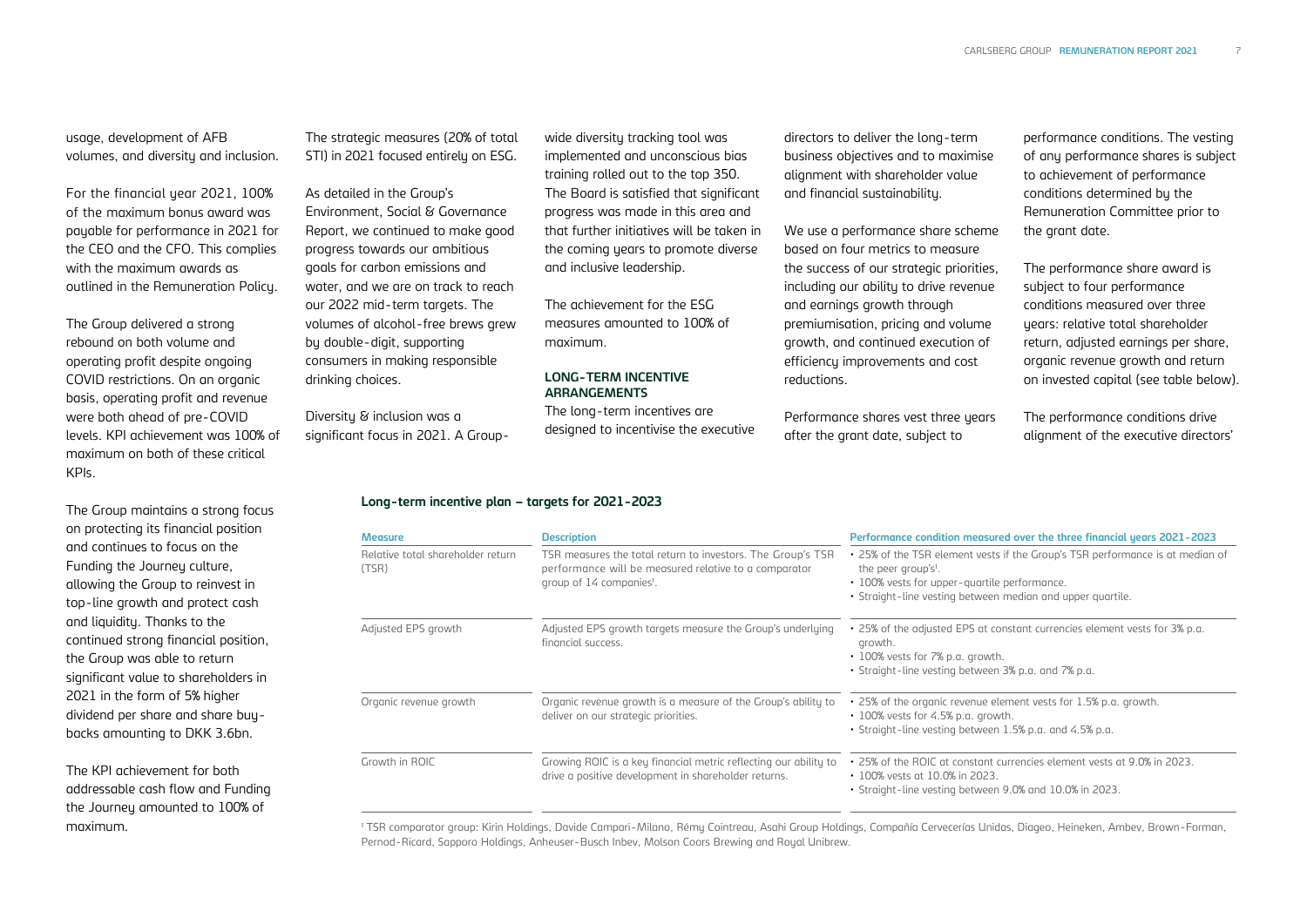award with the long-term Group strategy and shareholder value. In order for any award (or part of an award) to vest, the Committee must be satisfied that underlying Group performance is at a satisfactory level.

#### **Vested for the performance period ending in 2021**

For the performance period ending in 2021, 75% of the 2019-2021 performance share awards vested for the CEO and the CFO.

Total shareholder return was above the upper quartile of the peer group and significantly stronger than the majority of the beer industry peers.

EPS growth and ROIC both progressed solidly even in the face of significant headwinds in 2020.

Despite strong performance in both 2019 and 2021, the revenue target became unachievable during 2020 because of the revenue decline caused by the impact of COVID-19 on our markets.

#### **Granted in 2021**

In 2021, the CEO and the CFO were granted long-term incentive awards with a face value of 255% and 210% of fixed full-year salary respectively at the time of award. This complies with the maximum award levels

outlined in our Remuneration Policy and means the eventual number of shares that vest cannot be higher than the number granted. In order to properly present our best estimate of the actual value of these awards, we therefore report both the annualised accounting cost of all outstanding awards, adjusted for performance, and the fair value of the award at the time of grant; see the table on page 9.

The grant levels are decided at the discretion of the Supervisory Board to align the overall remuneration structure with our pay strategy. Any awards are subject to successful achievement of stated performance criteria.

The performance conditions for the 2021-2023 programme are detailed in the table on page 7.

#### **OUTSTANDING LONG-TERM AWARDS**

The table on page 9 outlines the total number of outstanding share options and performance shares for the executive directors.

The number of shares shown in the table is the maximum number of shares that can vest.

The fair value of performance shares is estimated using a stochastic (quasi-Monte Carlo) valuation model of market conditions and a Black-Scholes call option-pricing model, taking into consideration the terms and conditions upon which the performance shares were granted.

#### **TOTAL REMUNERATION**

On page 9, total remuneration of the Executive Board, including fixed salary and variable payment, is shown, including the year-on-year change since 2019.

#### **RECLAIMING VARIABLE PAY**

In the event of serious misconduct, or if an annual bonus or long-term incentive award is made on the basis of financial statements that prove to be materially misstated, the Company may reclaim, in full or in part, any overpayment from the

annual bonus, or cancel or withdraw unexercised or unvested long-term incentive awards made to the executive directors. The Group has not reclaimed any variable pay.

#### **SHARE OWNERSHIP GUIDELINES**

In order to strengthen the alignment between executive directors and shareholders, the CEO is expected to build up a holding of shares with a market value equivalent to 150% of fixed salary, and the CFO a holding equivalent to 120% of fixed salary.

#### *Shareholdings*

The number of shares in Carlsberg A/S held by Cees 't Hart and Heine Dalsgaard, as well as the

movements during 2021, are shown in the tables below.

The tables include the holdings of the related parties of the CEO and the CFO.

None of the executive directors own shares in any of the subsidiaries or associates of Carlsberg A/S.

#### **AGM VOTE**

The AGM vote in relation to the Remuneration Report for 2020 received 92% of votes in favour (not including the Board and Foundation votes). This is an extremely positive response indicating broad support for our pay policy and practices.

#### **Executive directors' holdings of Carlsberg A/S shares**

|                          |          | <b>Number</b> |                  |         |                   |                     |  |
|--------------------------|----------|---------------|------------------|---------|-------------------|---------------------|--|
|                          |          | 1 Jan. 2021   | <b>Additions</b> |         | Sold 31 Dec. 2021 | <b>Market value</b> |  |
| Cees 't Hart             | B shares | 44.673        | 29.523           | -47 500 | 26.696            | 30.15               |  |
| Heine Dalsgaard B shares |          | 25.149        | 14.689           | -29.000 | 10.838            | 12.24               |  |

#### **Share ownership**

|                 | <b>Share ownership</b><br>quideline as % of Actual % held at<br>fixed salary | 31 Dec. 2021 | Fair value of unvested options and<br>performance shares as % of fixed salary (prior<br>to deduction for tax and incidental costs) |
|-----------------|------------------------------------------------------------------------------|--------------|------------------------------------------------------------------------------------------------------------------------------------|
| Cees 't Hart    | 150.0%                                                                       | 233.7%       | 1.333.3%                                                                                                                           |
| Heine Dalsgaard | 120.0%                                                                       | 156.9%       | 641.0%                                                                                                                             |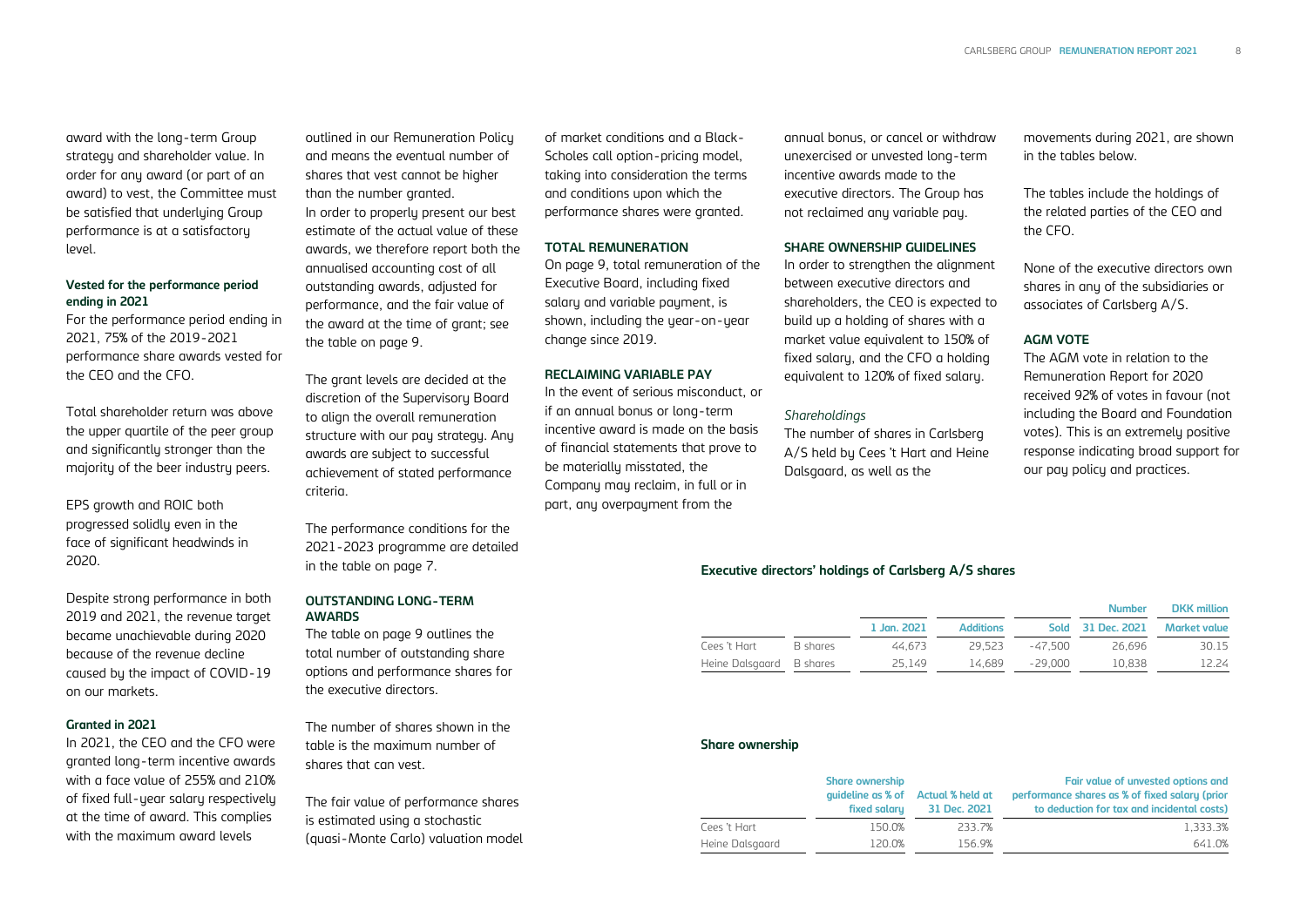The table below outlines the share options and performance shares granted to the Executive Directors. The number of shares in the table is the maximum number of shares that

**Executive directors' granted share options and performance shares**

can vest. These are adjusted immediately prior to final vesting based on Supervisory Board approval of achievement of the predefined performance criteria.



**DKK** 

The remuneration of the executive date), the number of awards directors includes the fair value of granted performance shares accrued over the vesting period. On initial recognition (the grant

expected to vest and the fair value thereof are estimated. The estimate of awards expected to vest is subsequently revised for

any changes impacting the accrued amount. Accordingly, the total recognition is based on the number of awards that ultimately vest.

#### **Remuneration of executive directors**

|                                   |                         |                  |                |                 |                  |                 | <b>Number</b>              | million                  |
|-----------------------------------|-------------------------|------------------|----------------|-----------------|------------------|-----------------|----------------------------|--------------------------|
| <b>Grant year</b>                 | <b>Exercise</b><br>year | $1$ Jan.<br>2021 | <b>Granted</b> | <b>Adjusted</b> | <b>Exercised</b> | 31 Dec.<br>2021 | For<br>exercise<br>31 Dec. | Fair<br>value<br>31 Dec. |
| <b>SHARE OPTIONS</b>              |                         |                  |                |                 |                  |                 |                            |                          |
| <b>Cees 't Hart</b>               |                         |                  |                |                 |                  |                 |                            |                          |
| 2015                              | 2018-2023               | 97,334           |                |                 |                  | 97,334          | 97,334                     | 61                       |
| 2016                              | 2019-2024               | 17,650           |                |                 |                  | 17,650          | 17,650                     | $\mathsf 9$              |
| <b>Total</b>                      |                         | 114,984          |                |                 |                  | 114,984         | 114,984                    | 70                       |
|                                   | PERFORMANCE SHARES      |                  |                |                 |                  |                 |                            |                          |
| <b>Cees 't Hart</b>               |                         |                  |                |                 |                  |                 |                            |                          |
| 2018-2020                         | 2021                    | 44,263           |                | $-14,740$       | $-29,523$        |                 |                            |                          |
| 2019-2021                         | 2022                    | 40,954           |                |                 |                  | 40,954          |                            | 35                       |
| 2020-2022                         | 2023                    | 32,714           |                |                 |                  | 32,714          |                            | 33                       |
| 2021-2023                         | 2024                    |                  | 33,926         |                 |                  | 33,926          | $\overline{\phantom{0}}$   | 34                       |
| <b>Total</b>                      |                         | 117,931          | 33,926         | $-14,740$       | $-29,523$        | 107,594         |                            | 102                      |
| <b>Heine Dalsgaard</b>            |                         |                  |                |                 |                  |                 |                            |                          |
| 2018-2020                         | 2021                    | 22,023           |                | $-7,334$        | $-14,689$        |                 |                            |                          |
| 2019-2021                         | 2022                    | 20,377           |                |                 |                  | 20,377          |                            | 17                       |
| 2020-2022                         | 2023                    | 16,277           |                |                 |                  | 16,277          |                            | 16                       |
| 2021-2023                         | 2024                    |                  | 16,879         |                 |                  | 16,879          |                            | 17                       |
| <b>Total</b>                      |                         | 58,677           | 16,879         | $-7,334$        | $-14,689$        | 53,533          |                            | 50                       |
| <b>Executive directors, total</b> |                         | 291.592          | 50.805         | $-22.074$       | $-44.212$        | 276.111         | 114.984                    | 222                      |

|                                                                 |      |         | Cees 't Hart (CEO) | <b>Heine Dalsgaard (CFO)</b> |        |      |  |
|-----------------------------------------------------------------|------|---------|--------------------|------------------------------|--------|------|--|
| <b>DKK</b> million                                              | 2021 | 2020    | 2019               | 2021                         | 2020   | 2019 |  |
| Fixed salary                                                    | 12.9 | 12.9    | 12.6               | 7.8                          | 7.8    | 7.6  |  |
| Change in fixed salary                                          |      | 2%      | 2%                 |                              | 3%     | 3%   |  |
| <b>Cash bonus and benefits</b>                                  |      |         |                    |                              |        |      |  |
| Cash bonus                                                      | 12.9 | 5.8     | 11.4               | 7.8                          | 3.5    | 7.1  |  |
| Other benefits                                                  | 1.1  | 1.1     | 1.1                |                              |        |      |  |
| Non-monetary benefits                                           | 0.1  | 0.1     | 0.1                | 0.3                          | 0.3    | 0.3  |  |
| Remuneration settled in cash and<br>non-monetary benefits       | 27.0 | 19.9    | 25.2               | 15.9                         | 11.6   | 15.0 |  |
| <b>Share-based payments</b>                                     |      |         |                    |                              |        |      |  |
| Fair value of shares granted <sup>1</sup>                       | 19.6 | 20.0    | 19.4               | 9.8                          | 9.9    | 9.7  |  |
| Total                                                           | 46.6 | 39.9    | 44.6               | 25.7                         | 21.5   | 24.7 |  |
| Change in total cash and non-cash<br>benefits                   | 17%  | $-11\%$ | 1%                 | 20%                          | $-13%$ | 2%   |  |
| <b>Total remuneration based on</b><br>accounting cost of awards |      |         |                    |                              |        |      |  |
| Accrual for outstanding shares <sup>2</sup>                     | 20.5 | 17.3    | 24.6               | 10.6                         | 8.7    | 12.4 |  |
| Total cash paid and cost accrual for<br>outstanding shares      | 47.5 | 37.2    | 49.8               | 26.5                         | 20.3   | 27.4 |  |

<sup>1</sup> The fair value of granted performance shares is estimated using a stochastic (quasi-Monte Carlo) valuation model of market conditions and a Black-Scholes call option-pricing model of other conditions, taking into account the terms and conditions upon which the performance shares were granted.

<sup>2</sup> The value of share-based payments does not reflect the value of shares transferred to or cash equivalents received by the executive director during the year. The amount reflects only the technical accounting charge to the income statement required by IFRS.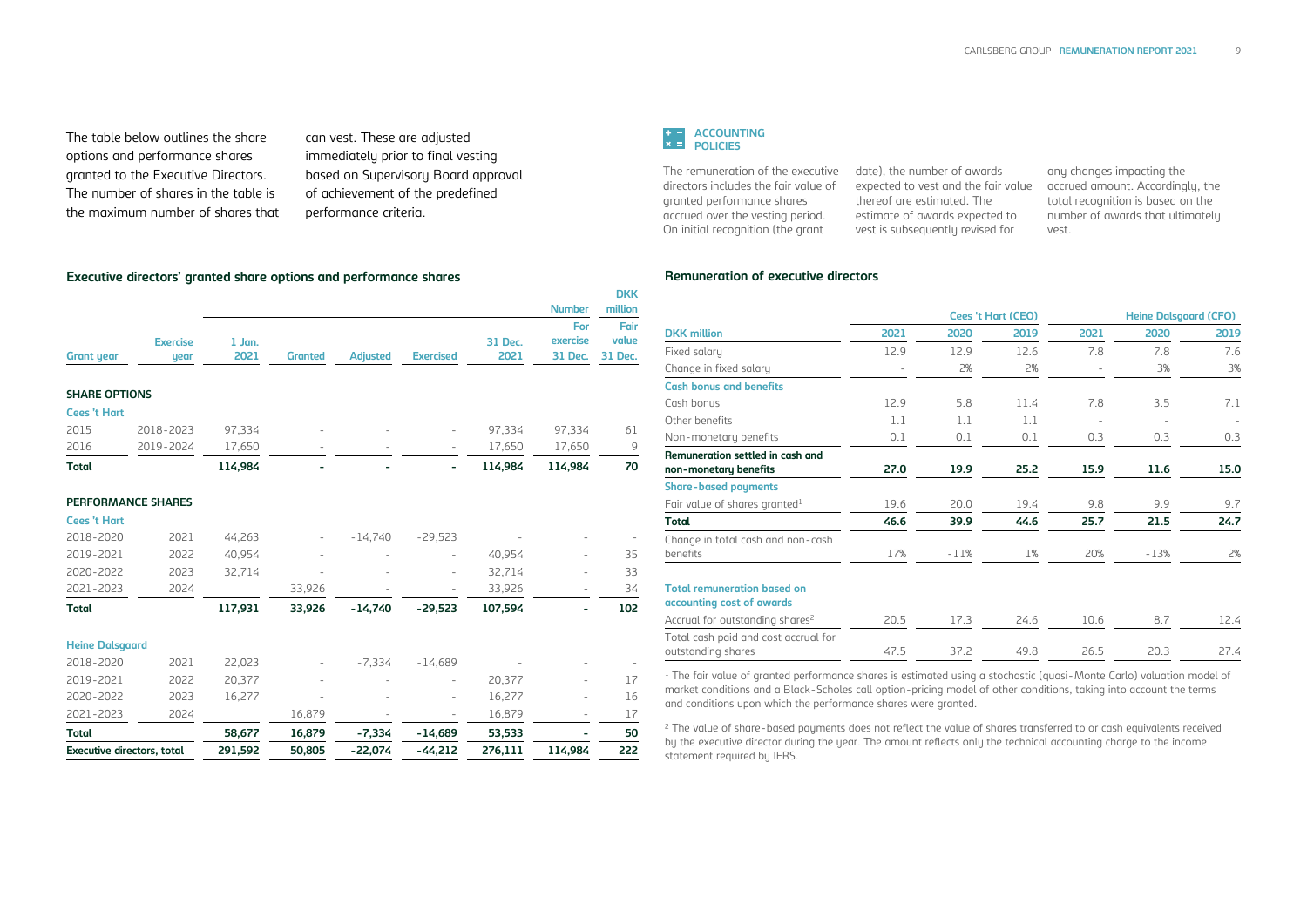## CEO PAY RATIO

We apply the same basic principles to the Executive Board remuneration as we do for all our employees, benchmarking salaries against the relevant external market for the role.

Complying with legal requirements, the CEO to average employee remuneration ratio for the Parent Company is shown in the table below. Average remuneration is based on all employee costs, including incentives and benefits.

The Parent Company, Carlsberg A/S, is a small entity, primarily employing research scientists in the Carlsberg Research Laboratory. The annual average remuneration in this entity is relatively volatile because of the small number of employees in the entity, meaning changes to average remuneration are more related to individuals joining and leaving than to any meaningful trend.

The table below therefore also shows the global Carlsberg Group ratio. This number is heavily influenced bu different salaru levels in the markets in which Carlsberg operates, as detailed in the graphs on the right-hand side.

Sales, distribution and production employees make up 90% of the workforce in the Group. 72% of the workforce is employed in Asia and Central & Eastern Europe.

#### **Employees by segment** (%)



Other 2% (2%)

#### **by function** (%)



#### **Employee remuneration**

| <b>DKK</b> million                                                        | 2021 | Change | 2020 | <b>Change</b> | 2019 | <b>Change</b> | 2018 | <b>Change</b> | 2017 |
|---------------------------------------------------------------------------|------|--------|------|---------------|------|---------------|------|---------------|------|
| <b>Group</b>                                                              |      |        |      |               |      |               |      |               |      |
| Average employee remuneration excl. registered                            |      |        |      |               |      |               |      |               |      |
| executives (DKK million)                                                  | 0.27 | 12%    | 0.24 | $-6%$         | 0.25 | $-1%$         | 0.26 | 4%            | 0.25 |
| CEO/average employee ratio                                                | 175  | 5%     | 167  | $-5%$         | 175  | 2%            | 172  | 2%            | 168  |
| <b>Parent Company</b>                                                     |      |        |      |               |      |               |      |               |      |
| Average employee remuneration excl. registered<br>executive (DKK million) | 0.71 | 8%     | 0.66 | $-7%$         | 0.71 | $-6%$         | 0.75 | $-2%$         | 0.77 |
| CEO/average employee ratio                                                | 65   | 8%     | 61   | $-4%$         | 63   | 7%            | 59   | 9%            | 54   |

Please note that the change shown in the CEO/average employee remuneration ratio is the percentage increase or decrease in the ratio. This is not the increase or decrease in total remuneration paid to the CEO, which can be found in the table on page 9.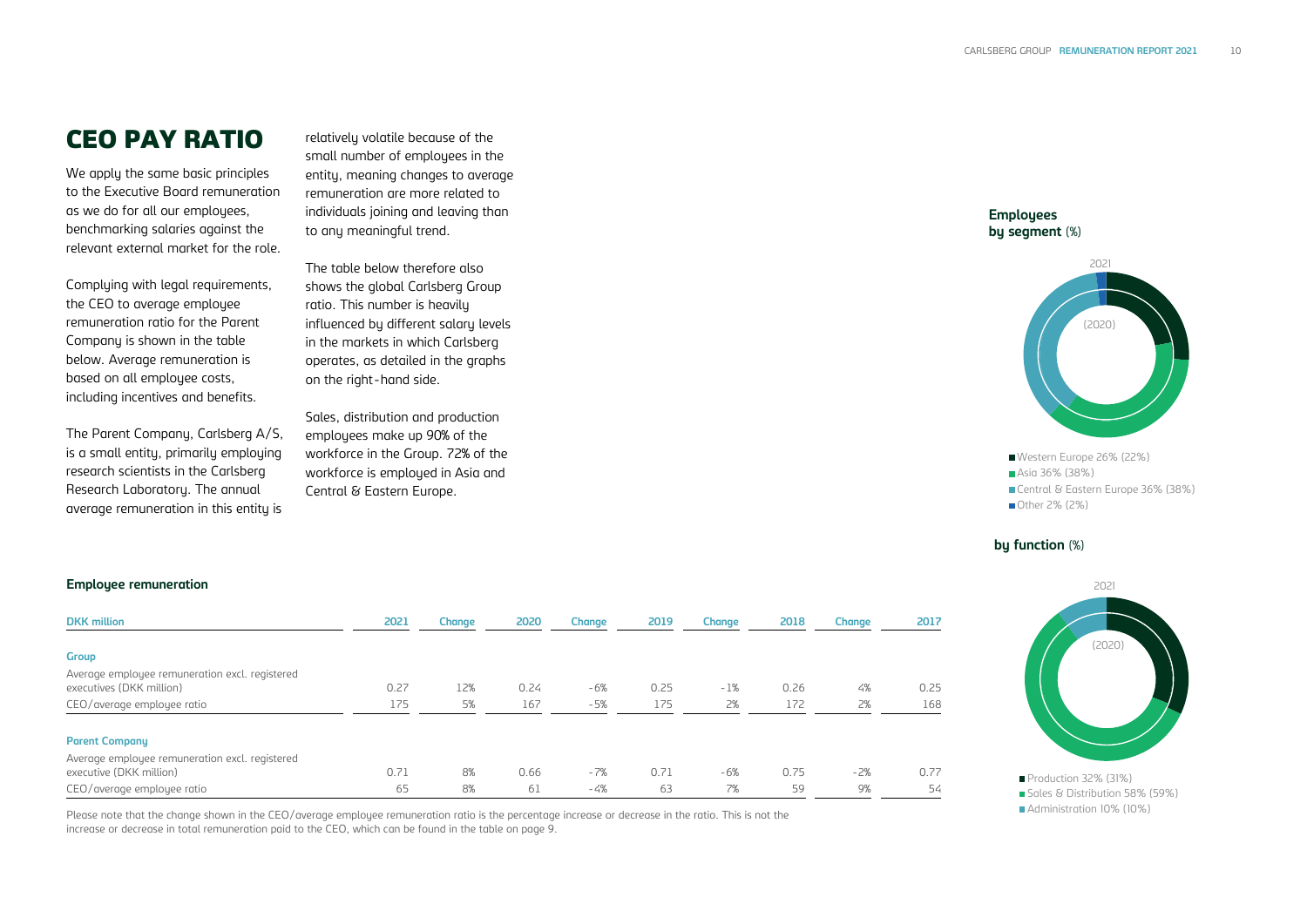## SUMMARY OF **EXECUTIVE** BOARD **REMUNERATION**

|                                                                       | 2021                     | 2020           | 2019           | 2018           | 2017           |
|-----------------------------------------------------------------------|--------------------------|----------------|----------------|----------------|----------------|
| <b>Group financial data</b>                                           |                          |                |                |                |                |
| Volume, organic growth (%)                                            | 7.4                      | $-3.8$         | 0.1            | 4.8            | $-2.0$         |
| Revenue, organic growth (%)                                           | 10.0                     | $-8.4$         | 3.2            | 6.5            | 1.0            |
| Operating profit, organic growth (%)                                  | 12.5                     | $-3.1$         | 10.5           | 11.0           | 8.4            |
| Operating margin, reported (%)                                        | 16.3                     | 16.6           | 15.9           | 14.9           | 14.6           |
| <b>Parent Company financial data</b>                                  |                          |                |                |                |                |
| Operating profit, reported growth (%)                                 | $-84.8$                  | 55.2           | 14.7           | 2.3            | $-16.4$        |
| Consolidated profit, reported growth (%)                              | 2.0                      | 19.0           | 13.2           | 58.2           | 19.3           |
| <b>Capital allocation</b>                                             |                          |                |                |                |                |
| Net interest-bearing debt/EBITDA                                      | 1.24                     | 1.51           | 1.25           | 1.29           | 1.45           |
| Dividend payout ratio, adjusted (%)                                   | 49                       | 50             | 50             | 51             | 50             |
| Dividend per share (DKK)                                              | 24                       | 22             | 21             | 18             | 16             |
| Total dividend paid (DKKbn)                                           | 3.5                      | 3.3            | 3.2            | 2.7            | 2.4            |
| Share buy-back (DKKbn)                                                | 3.6                      | 2.9            | 4.1            |                |                |
| Total shareholder return (DKKbn)                                      | 7.1                      | 6.2            | 7.3            | 2.7            | 2.4            |
| <b>Executive remuneration</b>                                         |                          |                |                |                |                |
| CEO, Cees 't Hart, total remuneration (DKKm)                          | 46.6                     | 39.9           | 44.6           | 44.3           | 41.6           |
| Change, total remuneration (%)                                        | 17                       | $-11$          | 1              | 6              | $\overline{4}$ |
| CEO, Cees 't Hart, fixed remuneration (DKKm)                          | 14.1                     | 14.1           | 13.8           | 13.5           | 13.3           |
| Change, fixed remuneration (%)                                        | $\overline{\phantom{a}}$ | $\overline{c}$ | $\overline{c}$ | $\overline{c}$ |                |
| CFO, Heine Dalsgaard, total remuneration (DKKm)                       | 25.7                     | 21.5           | 24.7           | 24.6           | 26.0           |
| Change, total remuneration (%)                                        | 20                       | $-13$          | $\overline{c}$ | $-5$           | $-22$          |
| CFO, Heine Dalsgaard, fixed remuneration (DKKm)                       | 8.1                      | 8.1            | 7.9            | 7.7            | 7.6            |
| Change, fixed remuneration (%)                                        |                          | 3              | 3              | 1              | 73             |
| <b>Remuneration ratios</b>                                            |                          |                |                |                |                |
| CEO, fixed remuneration share of total (%)                            | 30                       | 35             | 31             | 30             | 32             |
| CEO, variable remuneration share of total (%)                         | 70                       | 65             | 69             | 70             | 68             |
| CFO, fixed remuneration share of total (%)                            | 32                       | 38             | 32             | 31             | 29             |
| CFO, variable remuneration share of total (%)                         | 68                       | 62             | 68             | 69             | 71             |
| Change, average employee remuneration excl. registered executives (%) | 8                        | $-7$           | $-6$           | $-2$           | 27             |
| CEO/average employee, Parent Company, ratio                           | 65                       | 61             | 63             | 59             | 54             |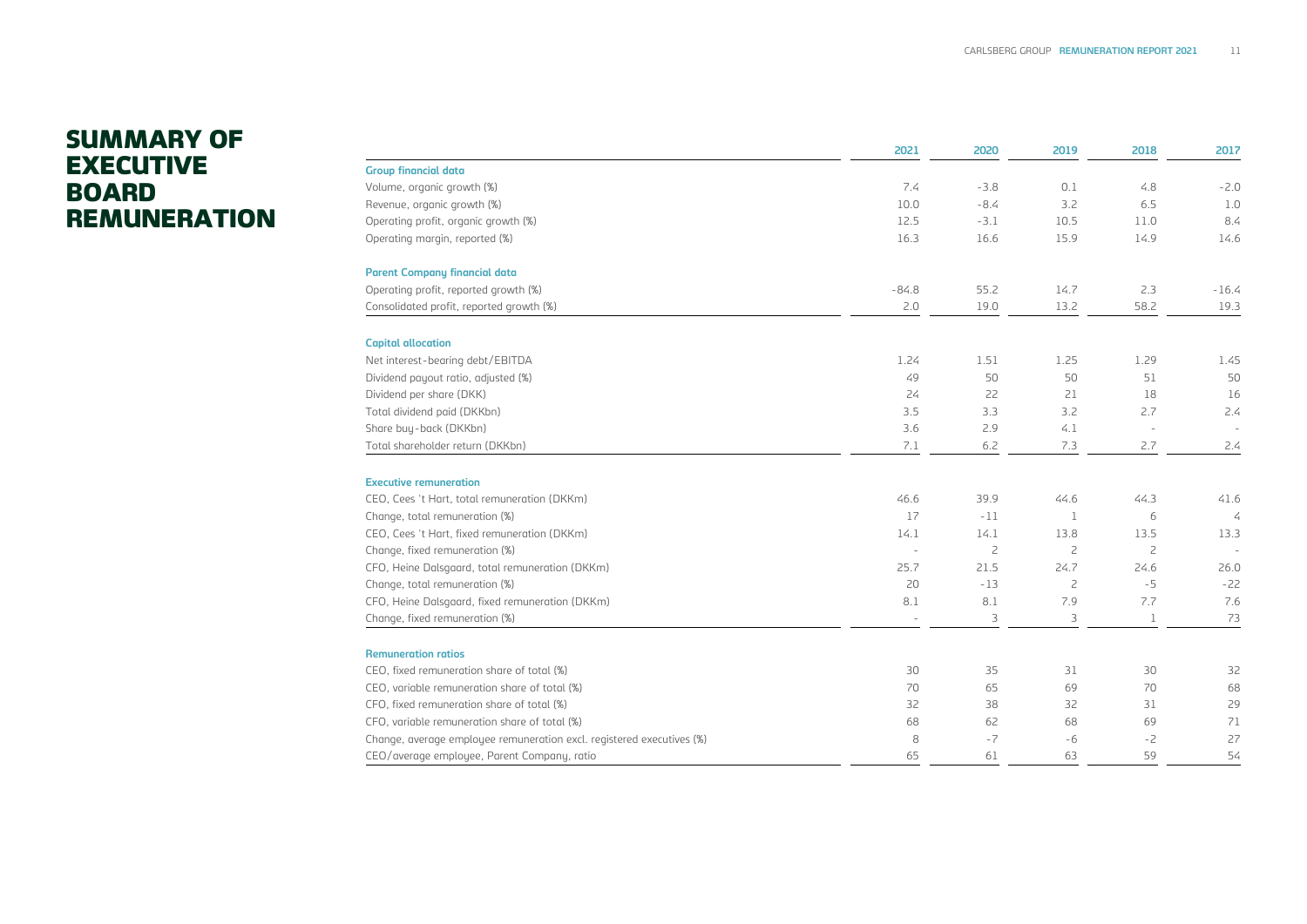## CHANGES IN **SUPERVISORY** BOARD REMUNERATION

|                                                        | 2021                     | 2020                     | 2019   | 2018                     | 2017   |
|--------------------------------------------------------|--------------------------|--------------------------|--------|--------------------------|--------|
| <b>Change in remuneration of the Supervisory Board</b> |                          |                          |        |                          |        |
| Flemming Besenbacher                                   | $\sim$                   | ×.                       |        | ۰                        | 32%    |
| Henrik Poulsen                                         | $\sim$                   | $\sim$                   | -      | $\sim$                   | $\sim$ |
| Hans Andersen                                          | $\overline{\phantom{a}}$ | $\sim$                   |        | $\sim$                   | 3%     |
| Carl Bache                                             | $\sim$                   | $\sim$                   | 38%    | $\sim$                   | 3%     |
| Magdi Batato                                           | $\sim$                   | $\sim$                   | 28%    | ٠                        | $\sim$ |
| Lilian Fossum Biner                                    | $\overline{\phantom{a}}$ | 54%                      | $\sim$ | $\sim$                   | $\sim$ |
| <b>Richard Burrows</b>                                 | $\overline{\phantom{a}}$ | $-25%$                   | 33%    | 20%                      | 3%     |
| Eva Vilstrup Decker                                    | $\sim$                   | $\sim$                   | $\sim$ | $\sim$                   | 3%     |
| Lars Fruergaard Jørgensen                              | $-39%$                   | 20%                      | -      | $\sim$                   | $\sim$ |
| Finn Lok                                               | $\sim$                   | $\sim$                   | -      | $\sim$                   | 3%     |
| Erik Lund                                              | $\overline{\phantom{a}}$ | $\overline{\phantom{a}}$ | $\sim$ | $\sim$                   | 3%     |
| Søren-Peter Fuchs Olesen                               | $\overline{\phantom{a}}$ | ۰                        | 38%    | ٠                        | 3%     |
| Peter Petersen                                         | $\sim$                   | $\sim$                   | $\sim$ | $\overline{\phantom{a}}$ | 3%     |
| Majken Schultz                                         | $\sim$                   | $\sim$                   |        | ×.                       | $\sim$ |
| Lars Stemmerik                                         | $\sim$                   |                          |        |                          | 3%     |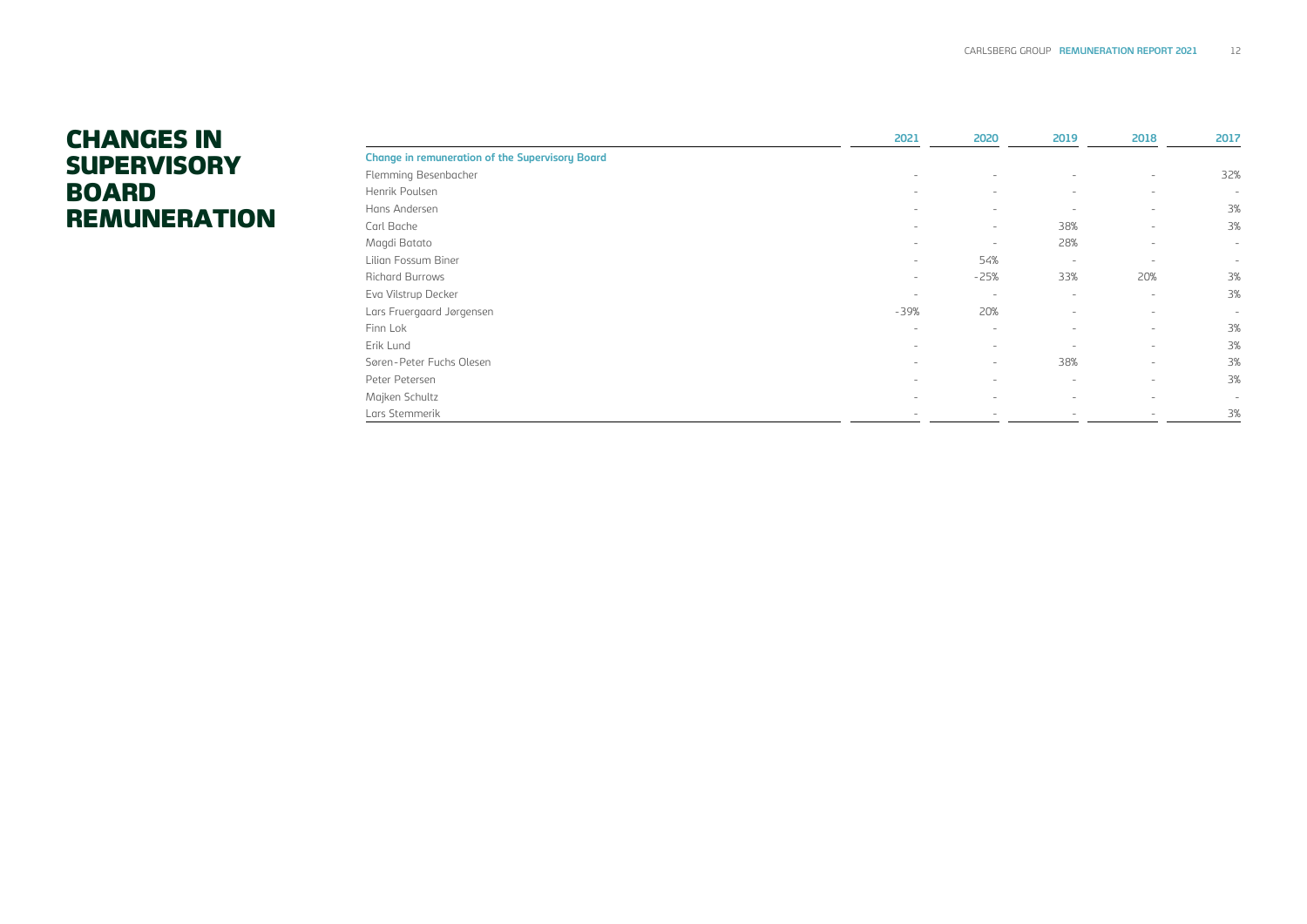## SUPERVISORY BOARD **STATEMENT**

The Supervisory Board has today considered and adopted the Remuneration Report of Carlsberg A/S for the financial year 2021.

The Remuneration Report has been prepared in accordance with section 139 b of the Danish Companies Act.

The Remuneration Report is submitted to the Annual General Meeting for an indicative vote.

Copenhagen, 4 February 2022

#### **Supervisory Board of Carlsberg A/S**

Flemming Besenbacher Chair Henrik Poulsen Deputy Chair Hans Andersen Carl Bache Magdi Batato Lilian Fossum Biner Richard Burrows **Eva Vilstrup Decker** Lars Fruergaard Jørgensen Finn Lok Erik Lund Søren-Peter Fuchs Olesen Peter Petersen Majken Schultz

Lars Stemmerik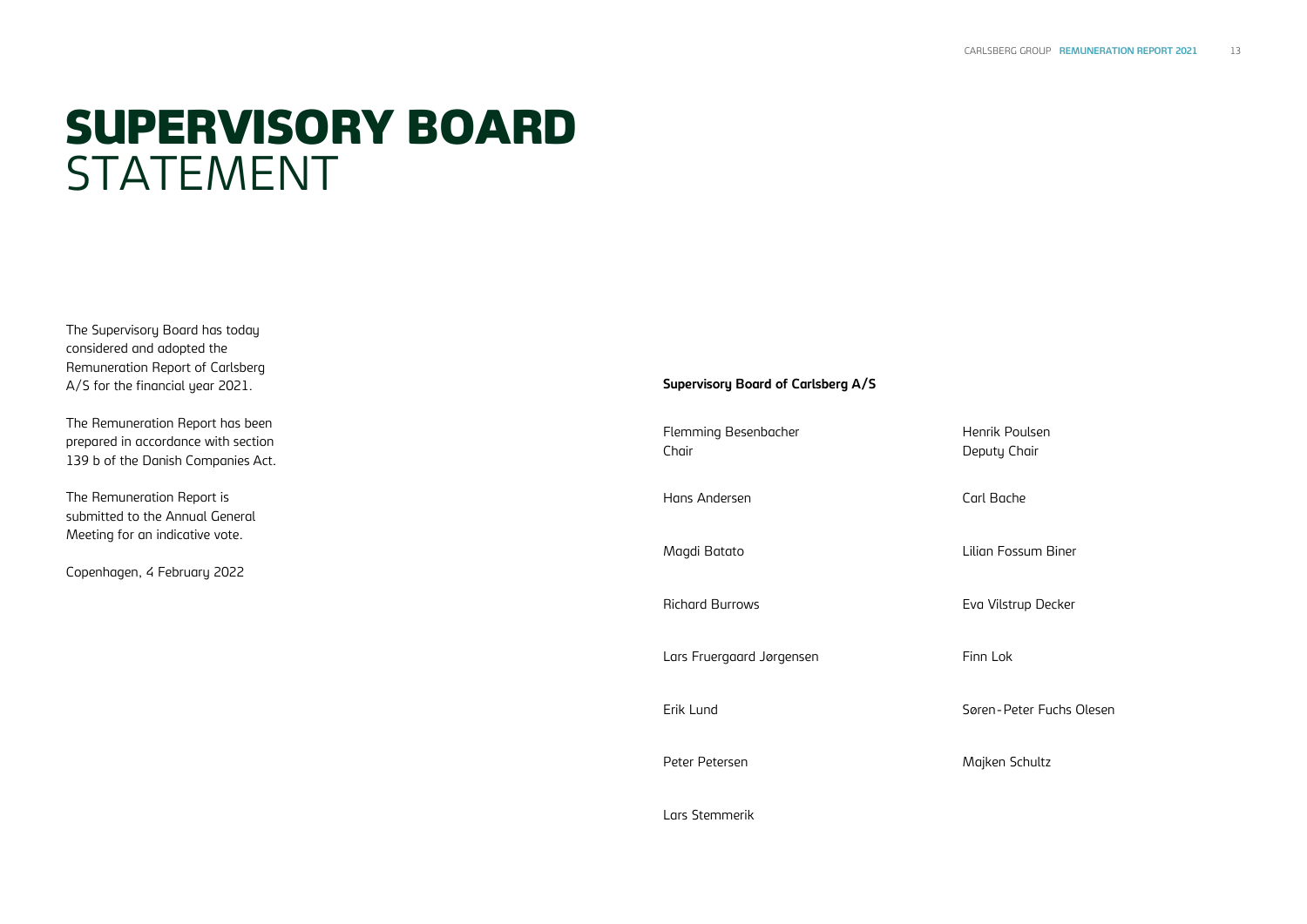## INDEPENDENT AUDITOR'S STATEMENT

#### **TO THE SHAREHOLDERS OF CARLSBERG A/S**

We have examined whether the Remuneration Report for Carlsberg A/S for the financial year 1 January – 31 December 2021 contains the information required under section 139 b, subsection 3 of the Danish Companies Act.

We express reasonable assurance in our conclusion.

#### **THE SUPERVISORY BOARD'S RESPONSIBILITY FOR THE REMUNERATION REPORT**

The Supervisory Board is responsible for the preparation of the Remuneration Report in accordance with section 139 b, subsection 3 of the Danish Companies Act. The Supervisory Board is also responsible for the internal control that the Supervisory Board deems necessary to prepare the Remuneration Report without material misstatement, regardless of whether this is due to fraud or error.

#### **AUDITOR'S INDEPENDENCE AND QUALITY MANAGEMENT**

We have complied with the independence requirements and other ethical requirements in the International Ethics Standards Board for Accountants' International Code of Ethics for Professional Accountants (IESBA Code), which is founded on fundamental principles of integrity, objectivity, professional competence and due care, confidentiality and professional behaviour and ethical requirements applicable in Denmark.

PricewaterhouseCoopers is subject to the International Standard on Quality Control, ISQC 1, and thus applies a comprehensive quality control system, including documented policies and procedures concerning compliance with ethical requirements, professional standards and current statutory requirements and other regulations.

#### **AUDITOR'S RESPONSIBILITY**

Our responsibility is to express a conclusion on the Remuneration Report based on our examinations. We conducted our examinations in accordance with ISAE 3000 (revised) Assurance Engagements Other than Audits or Reviews of Historical Financial Information and additional requirements applicable in Denmark to obtain reasonable assurance in respect of our conclusion.

As part of our examination, we checked whether the Remuneration Report contains the information required under section 139 b, subsection 3 of the Danish Companies Act, numbers 1-6, on the remuneration of each individual member of the Executive Board and the Supervisory Board.

We believe that the procedures performed provide a sufficient basis for our conclusion. Our examinations have not included procedures to verify the accuracy and completeness of the information provided in the Remuneration Report, and therefore

we do not express any conclusion in this regard.

#### **CONCLUSION**

In our opinion the Remuneration Report, in all material respects, contains the information required under the Danish Companies Act, section 139 b, subsection 3.

Copenhagen, 4 February 2022 PricewaterhouseCoopers Statsautoriseret Revisionspartnerselskab CVR No 3377 1231

Mogens Nørgaard Mogensen Michael Groth Hansen State Authorised Public Accountant State Authorised Public Accountant mne 21404 mne 33228